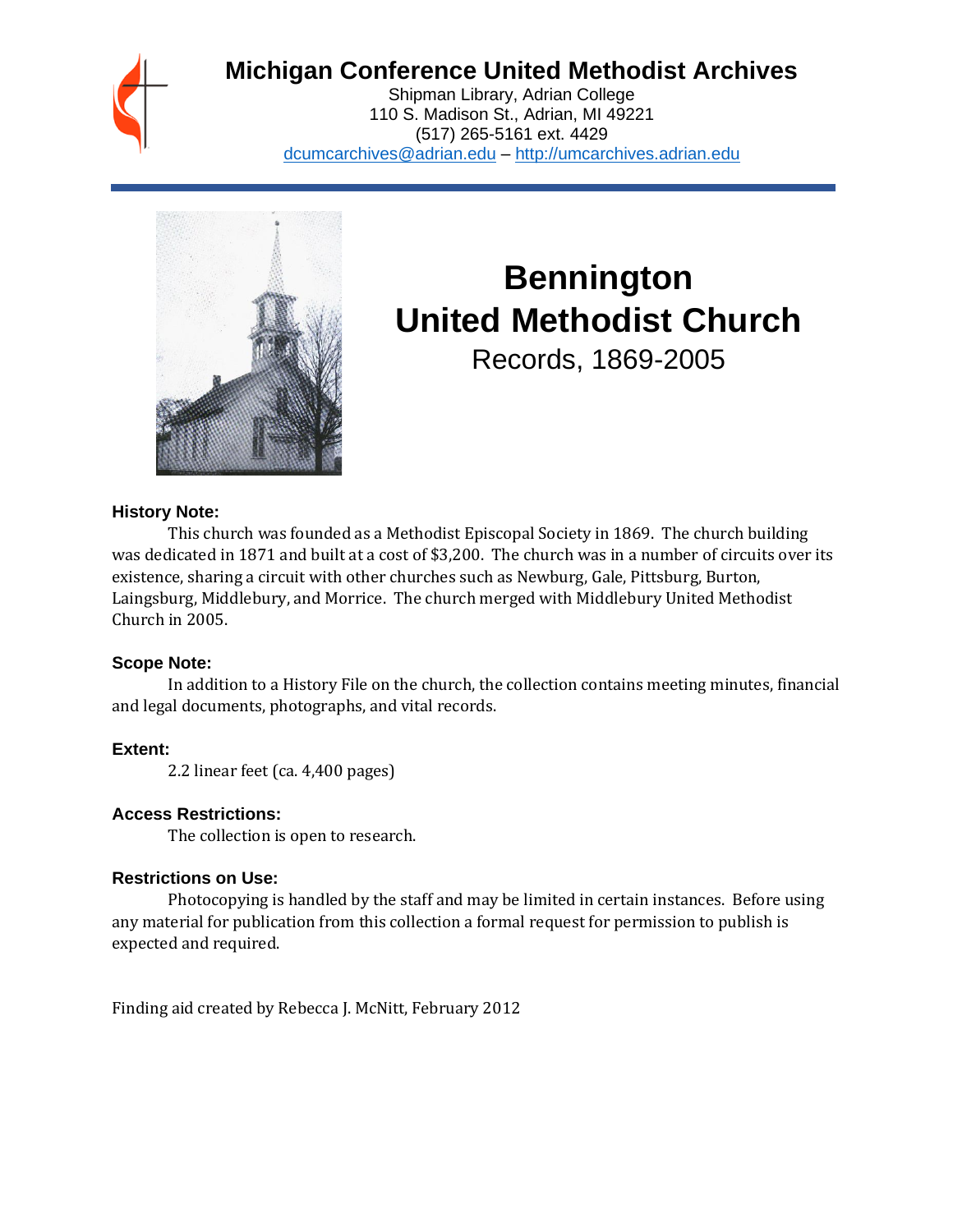# **Appointments List**

- 1845-1846: Horace Hall
- 1846-1848[: Seth Reed](http://umcarchives.adrian.edu/clergy/reeds.php)
- 1848-1849[: Francis Asbury Blades](http://umcarchives.adrian.edu/clergy/bladesfa.php)
- 1849-1850[: Francis Asbury Blades](http://umcarchives.adrian.edu/clergy/bladesfa.php) & Francis Glass
- 1850-1851: David Thomas
- 1851-1852: James B. Chamberlain
- 1852-1853: John W. Cawthorne & Thomas J. Joslin
- 1853-1854: Rufus C. Crane
- 1854-1855: John J. Whitmore
- 1855-1856: Samuel Wilkinson
- 1856-1858: William Sly
- 1858-1859: To be supplied
- 1859-1860: To be supplied
- 1860-1861: Samuel P. Lee
- 1861-1862: Elias B. Prindle
- 1862-1864: Joseph T. Hankinson
- 1870-1871: John Maywood
- 1871-1872: To be supplied
- 1872-1873: Duke Whitely
- 1873-1874: William J. Clack
- 1874-1876: Henry W. Thompson
- 1876-1877: Aaron R. Laing
- 1877-1880: Frederick Strong
- 1880-1881[: Henry W. Hicks](http://umcarchives.adrian.edu/fa/hickshwpapers.pdf)
- 1881-1883: Charles W. Austin
- 1883-1886: Rodney D. Robinson
- 1886-1889: John B. Oliver
- 1889-1891: Alexander S. Fair
- 1891-1893[: Philip J. Wright](http://umcarchives.adrian.edu/clergy/wrightpj.php)
- 1893-1894: Judson P. Cooper
- 1894-1896: William H. Lloyd
- 1896-1899: Frederick Strong
- 1899-1900: Benjamin Reeve
- 1900-1901: John M. Wilson
- 1901-1905: William W. Benson
- 1905-1907: Roy C. Lord
- 1907-1909: Martin Wilmot Weaver
- 1909-1911: James F. Emerick
- 1911-1913: Samuel A. Carey
- 1913-1914: William J. Weidenhammer
- 1914-1915: Charles W. Barnum
- 1915-1916: George Wesley Wright
- 1916-1917: To be supplied
- 1917-1921: Burton A. Cramton
- 1921-1925: Edward F. Hildebrand
- 1925-1926: Bert Ede
- 1926-1928: Samuel J. Pollock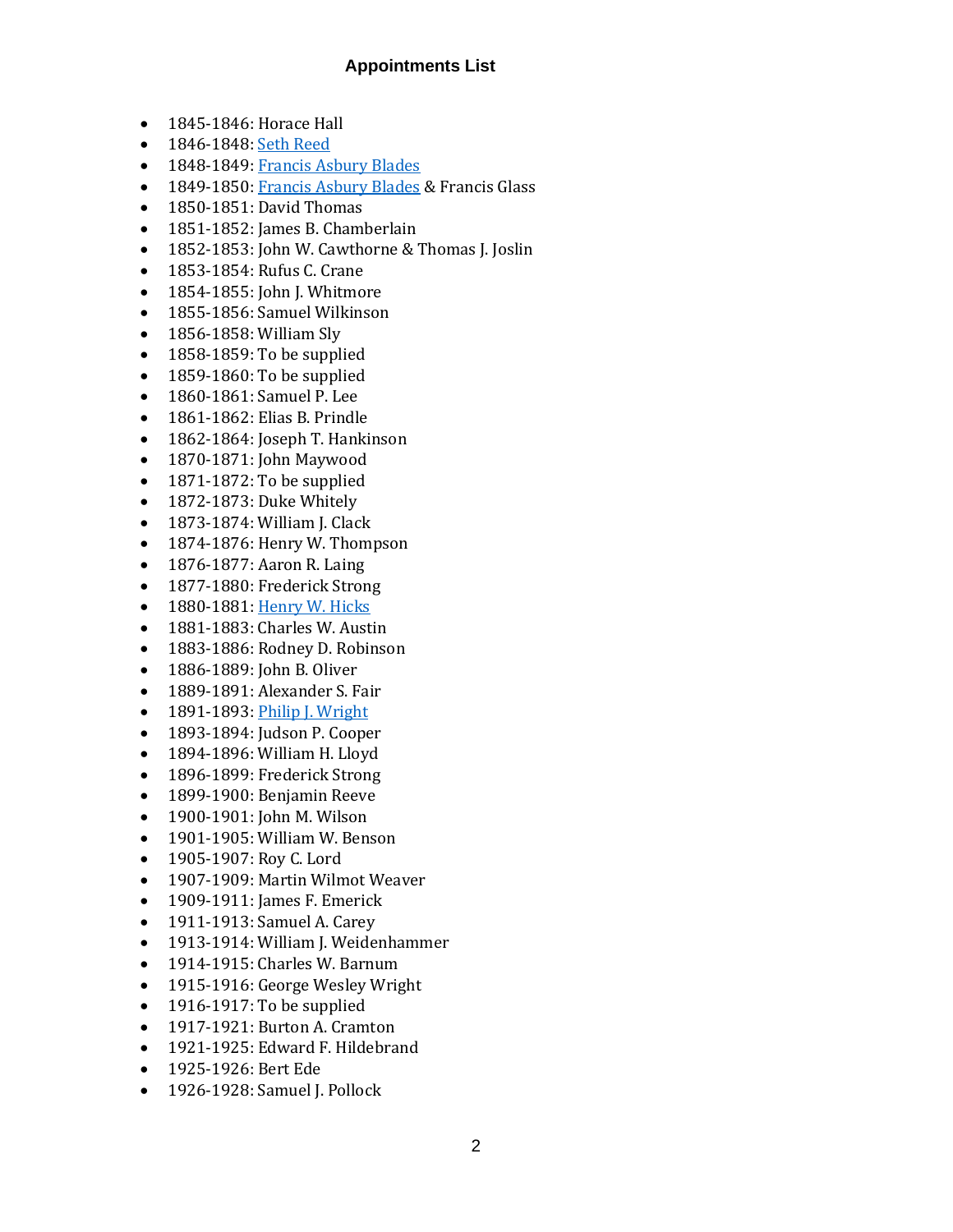# **Appointments List**

- 1928-1929: Unknown
- 1929-1931: Hedley Bennett
- 1931-1932: John E. Austin
- 1932-1935: Arthur C. Thompson
- 1935-1943: William J. Robinson
- 1943-1946: Herbert N. Hichens
- 1946-1949: Ralph W. Brown
- 1949-1951: Carl M. Kilmer
- 1951-1955: Lloyd F. Merrell
- 1955-1960: Leon E. Dayringer
- 1960-1967: George F. Bolitho
- September 1967-1972: Richard Andrus
- 1972-1976: Terry A. Euper
- 1976-1980: James E. Paige Jr.
- 1977-1980: Margaret A. Paige (Co-Pastor)
- 1980-1990: Charles J. Bamberger
- 1990-1993: Donald Woolum
- 1993-1997: John H. Schneider Jr.
- 1997-1998: Penney Meints
- 1998-2004: Arthur R. Turner
- 2004-2005: Jeremy T. Peters
- 2005-2005: J. Gordon Schleicher